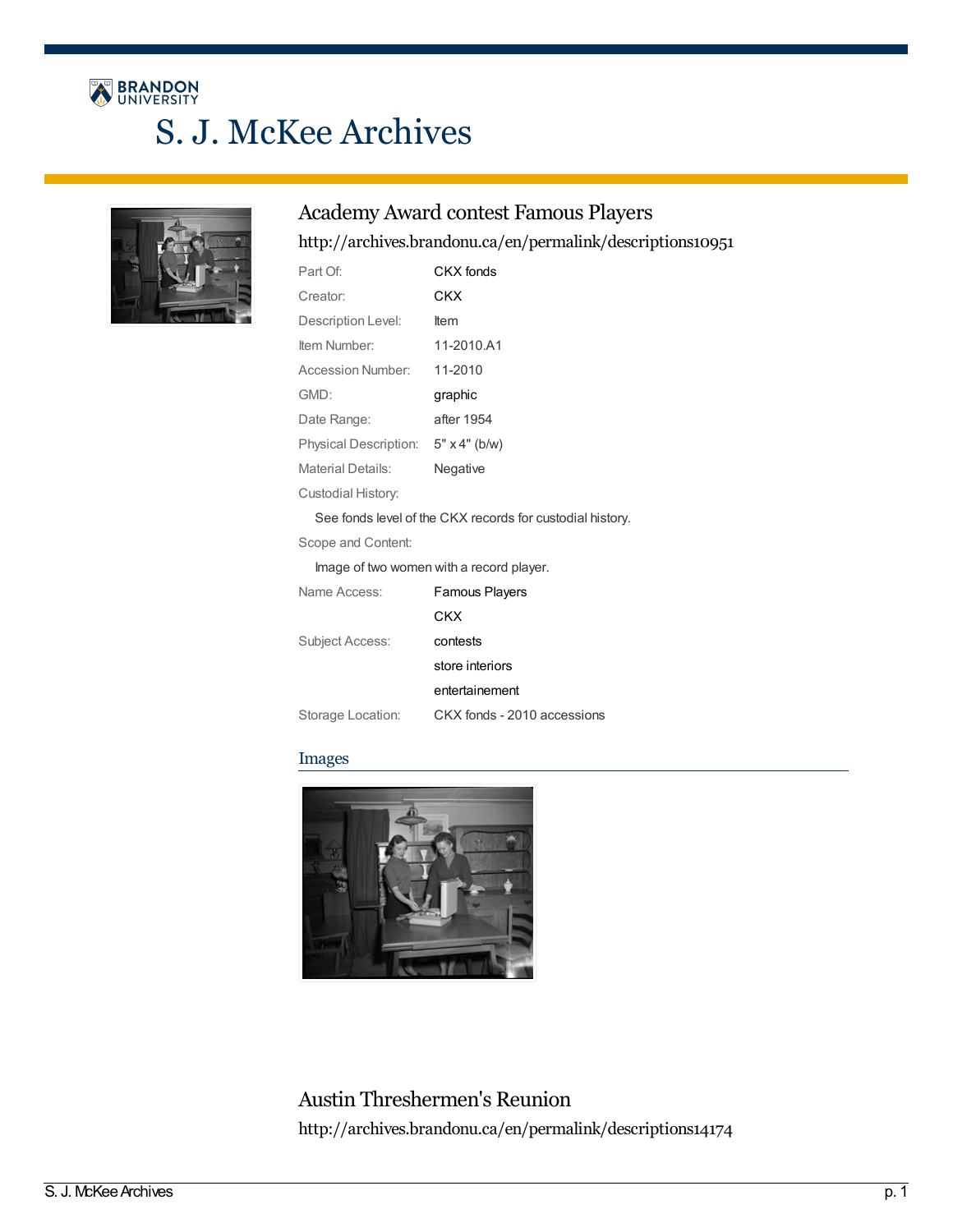Part Of: Fred [McGuinness](http://archives.brandonu.ca/en/list?q=setName%3a%22Fred+McGuinness+collection%22&p=1&ps=&sort=title_sort+asc) collection



| Description Level:       | <b>Item</b>                               |
|--------------------------|-------------------------------------------|
| Series Number:           | McG.9                                     |
| Item Number:             | 1-2015.243                                |
| <b>Accession Number:</b> | 1-2015                                    |
| GMD:                     | graphic                                   |
| Date Range:              | 1982                                      |
| Physical Description:    | $8" \times 10"$ (b/w)                     |
| Physical Condition:      | Emulsive side of image has mock-up lines. |
| Custodial History:       |                                           |

Photograph sent to Fred McGuinness from the Winnipeg Free Press Photo Department

Scope and Content:

Photograph shows a small steam engine to which a tug of rope is affixed. Seven young boys are pulling counter to the engine as an engine operator makes adjustment. Bemused spectators look on.

| Notes:             | Photograph was collected during the research phase of the monograph<br>"Manitoba: The Province & The People" (1987) written by Fred<br>McGuinness and Ken Coates.                                               |
|--------------------|-----------------------------------------------------------------------------------------------------------------------------------------------------------------------------------------------------------------|
|                    | Writing on the label filed with the photograph reads: A miniature case<br>steam engine gets an unexpected load as a group of boys try to haul it to<br>a stop during the Thursday afternoon parade. dirk. 19/82 |
| Name Access:       | Manitoba Threshermen's Reunion & Stampede                                                                                                                                                                       |
| Subject Access:    | Tractors                                                                                                                                                                                                        |
|                    | parades                                                                                                                                                                                                         |
|                    | entertainment                                                                                                                                                                                                   |
| Repro Restriction: | Photograph may be subject to Canadian Copy Right Laws.                                                                                                                                                          |
| Storage Location:  | RG 5 photograph storage drawer 2 (hanging photos)                                                                                                                                                               |
| Arrangement:       |                                                                                                                                                                                                                 |
| McG 5.4 File $2$   |                                                                                                                                                                                                                 |

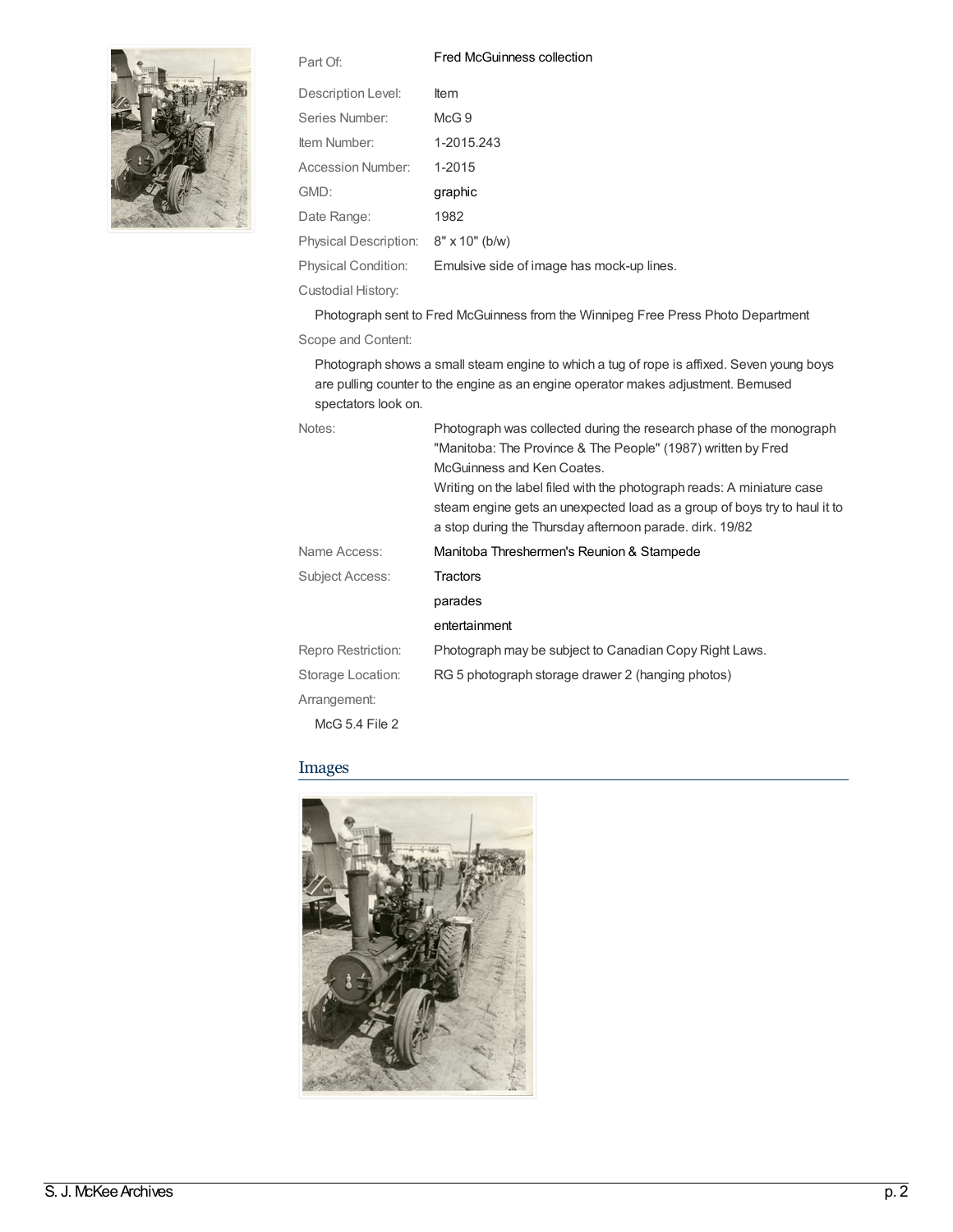

### Entertainers Leslie & Laurence

### <http://archives.brandonu.ca/en/permalink/descriptions14066>

| Part Of:              | <b>Fred McGuinness collection</b> |
|-----------------------|-----------------------------------|
| Creator:              | Photographer: David Workman       |
| Description Level:    | <b>Item</b>                       |
| Series Number:        | McG.9                             |
| Item Number:          | 1-2015.136                        |
| Accession Number:     | 1-2015                            |
| GMD:                  | graphic                           |
| Date Range:           | 1952                              |
| Physical Description: | $8" \times 10"$ (b/w)             |

Scope and Content:

Photograph shows a tuxedoed man contorted with his leg around his head while a female looks on as she sits beside him. The pair are likely the entertainers Leslie and Laurence. The back of the photograph is stamped: Leslie and Laurence.

| Notes:            | Photograph sent to Fred McGuinness, Premier's Office, Parliament       |
|-------------------|------------------------------------------------------------------------|
|                   | Building, Regina, Saskatchewan, Canada, from Harry B. Julius, Tampa,   |
|                   | Florida. Photographs possibly sent to McGuinness for consideration for |
|                   | entertainment for the Saskatchewan Golden Jubilee.                     |
| Name Access:      | Saskatchewan Golden Jubilee                                            |
| Subject Access:   | entertainers                                                           |
| Storage Location: | RG 5 photograph storage drawer 2 (hanging photos)                      |
| Arrangement:      |                                                                        |

BR #3 envelope, see McG 1.2 file 7

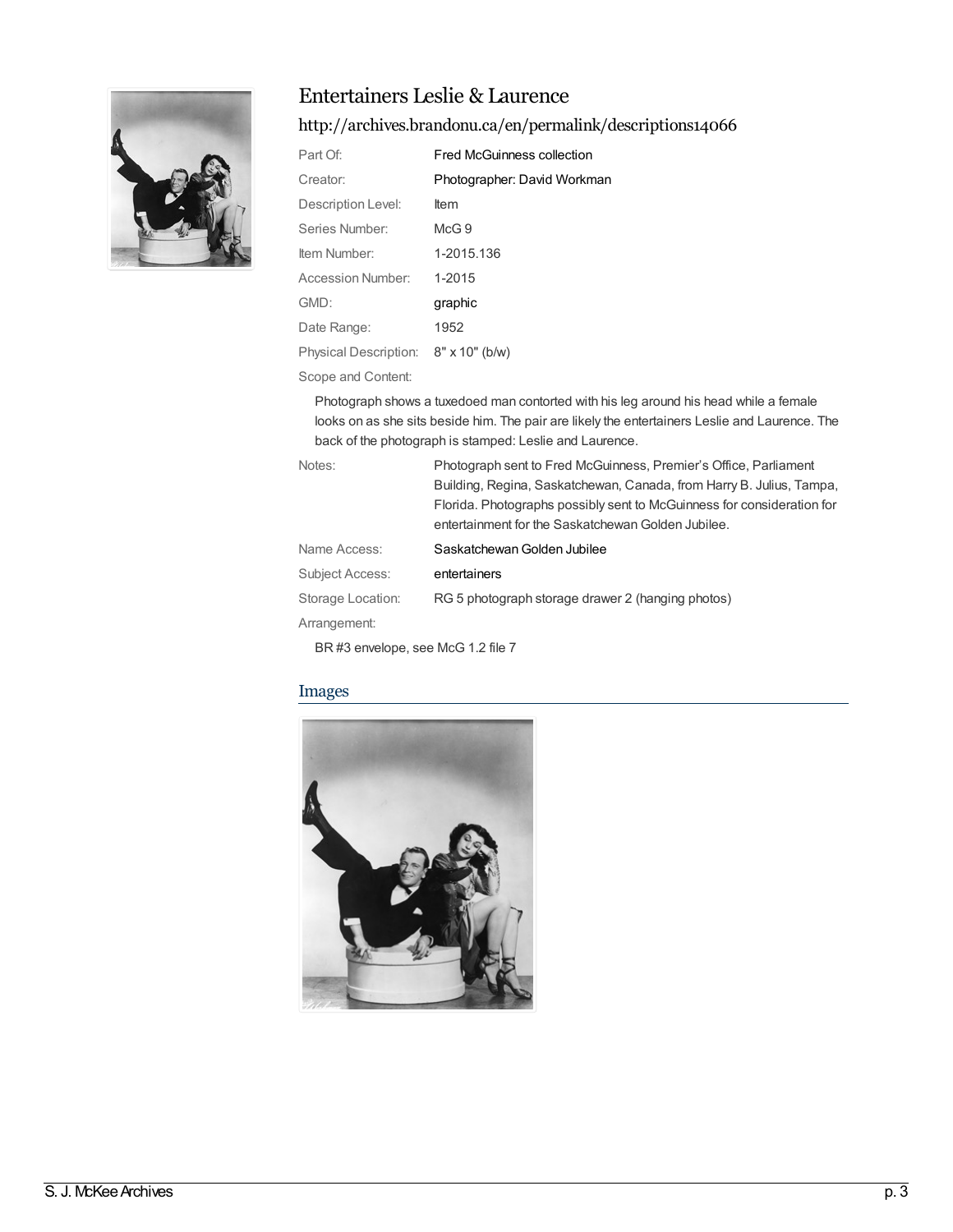

### Entertainers Leslie & Laurence

<http://archives.brandonu.ca/en/permalink/descriptions14067>

| Part Of:                             | Fred McGuinness collection |
|--------------------------------------|----------------------------|
| Description Level:                   | <b>Item</b>                |
| Series Number:                       | McG.9                      |
| Item Number:                         | 1-2015.137                 |
| Accession Number:                    | 1-2015                     |
| GMD:                                 | graphic                    |
| Date Range:                          | 1952                       |
| Physical Description: 8" x 10" (b/w) |                            |
|                                      |                            |

Scope and Content:

Photograph shows a tuxedoed man holding a woman in a dance lift. The pair are likely the entertainers Leslie and Laurence.

| Notes:            | Photograph sent to Fred McGuinness, Premier's Office, Parliament       |
|-------------------|------------------------------------------------------------------------|
|                   | Building, Regina, Saskatchewan, Canada, from Harry B. Julius, Tampa,   |
|                   | Florida. Photographs possibly sent to McGuinness for consideration for |
|                   | entertainment for the Saskatchewan Golden Jubilee.                     |
| Name Access:      | Saskatchewan Golden Jubilee                                            |
| Subject Access:   | entertainers                                                           |
| Storage Location: | RG 5 photograph storage drawer 2 (hanging photos)                      |
| Arrangement:      |                                                                        |

BR #3 envelope, see McG 1.2 file 7

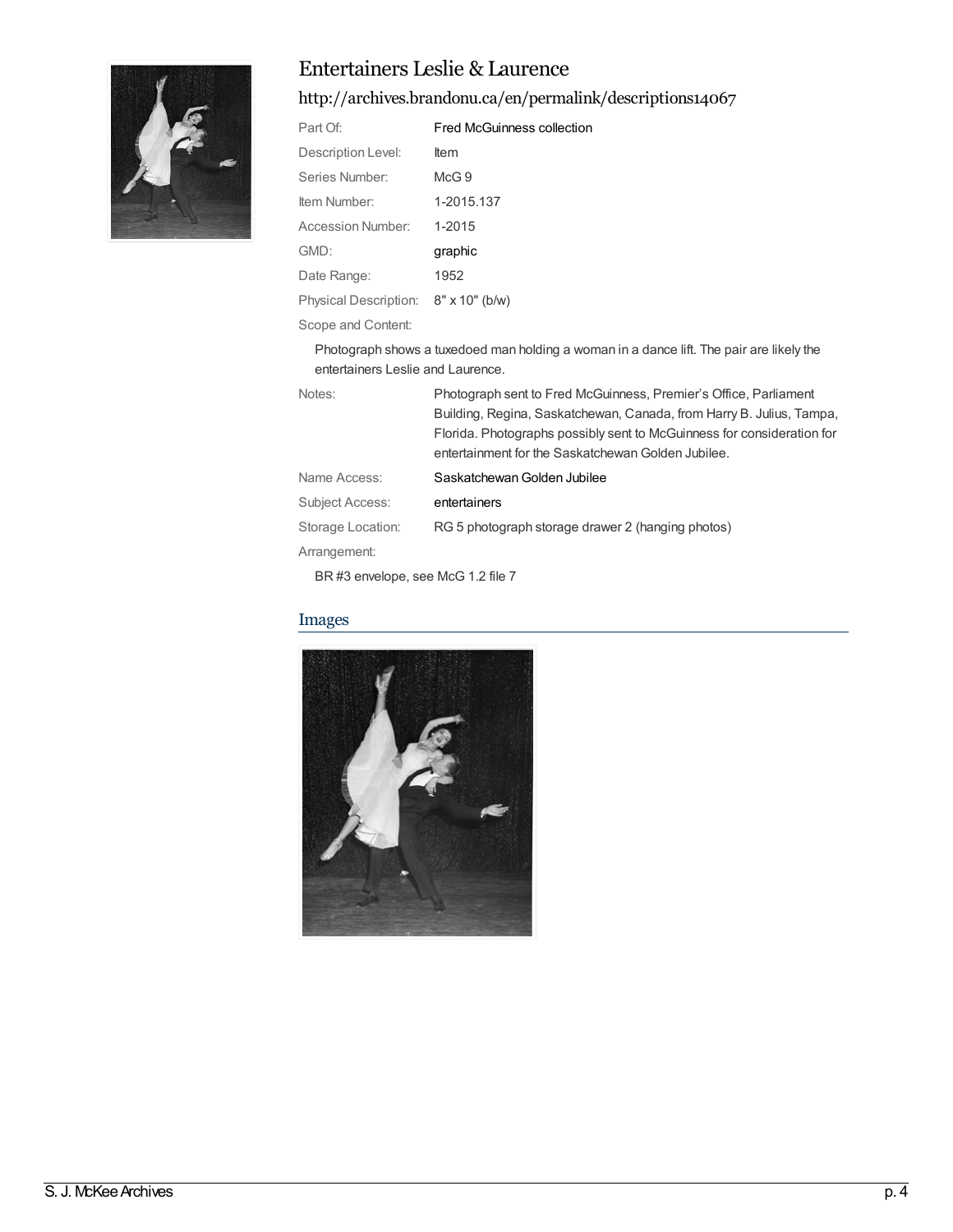

### Entertainers Leslie & Laurence

### <http://archives.brandonu.ca/en/permalink/descriptions14068>

| Part Of:                             | Fred McGuinness collection |
|--------------------------------------|----------------------------|
| Description Level:                   | <b>Item</b>                |
| Series Number:                       | McG.9                      |
| Item Number:                         | 1-2015.138                 |
| Accession Number:                    | 1-2015                     |
| GMD:                                 | graphic                    |
| Date Range:                          | 1952                       |
| Physical Description: 8" x 10" (b/w) |                            |
|                                      |                            |

Scope and Content:

Photograph shows a tuxedoed man holding a woman in a dance lift. The pair are likely the entertainers Leslie and Laurence.

| Notes:            | Photograph sent to Fred McGuinness, Premier's Office, Parliament<br>Building, Regina, Saskatchewan, Canada, from Harry B. Julius, Tampa,<br>Florida. Photographs possibly sent to McGuinness for consideration for |
|-------------------|--------------------------------------------------------------------------------------------------------------------------------------------------------------------------------------------------------------------|
|                   | entertainment for the Saskatchewan Golden Jubilee.                                                                                                                                                                 |
| Name Access:      | Saskatchewan Golden Jubilee                                                                                                                                                                                        |
| Subject Access:   | entertainers                                                                                                                                                                                                       |
| Storage Location: | RG 5 photograph storage drawer 2 (hanging photos)                                                                                                                                                                  |
| Arrangement:      |                                                                                                                                                                                                                    |

BR #3 envelope, see McG 1.2 file 7

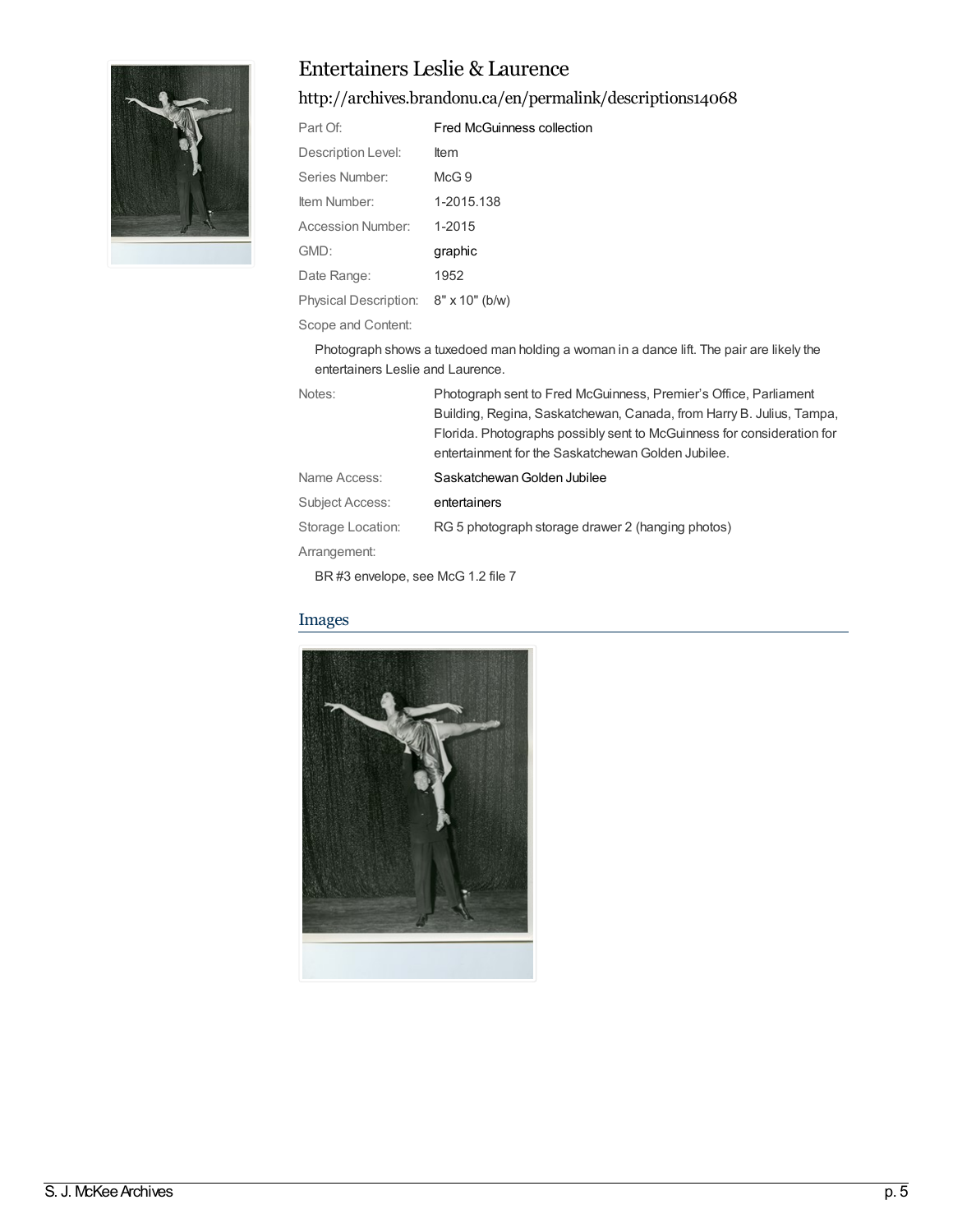

# Glitter-encrusted dancers

<http://archives.brandonu.ca/en/permalink/descriptions14072>

| Part Of:                                                                   | Fred McGuinness collection                                                                                                                                                                                                                                               |  |
|----------------------------------------------------------------------------|--------------------------------------------------------------------------------------------------------------------------------------------------------------------------------------------------------------------------------------------------------------------------|--|
| Description Level:                                                         | Item                                                                                                                                                                                                                                                                     |  |
| Series Number:                                                             | McG <sub>9</sub>                                                                                                                                                                                                                                                         |  |
| Item Number:                                                               | 1-2015.142                                                                                                                                                                                                                                                               |  |
| Accession Number:                                                          | 1-2015                                                                                                                                                                                                                                                                   |  |
| GMD:                                                                       | graphic                                                                                                                                                                                                                                                                  |  |
| Date Range:                                                                | 1952                                                                                                                                                                                                                                                                     |  |
| Physical Description: 8" x 10" (b/w)                                       |                                                                                                                                                                                                                                                                          |  |
| Scope and Content:                                                         |                                                                                                                                                                                                                                                                          |  |
| Photograph shows a pair of female dancers covered in glittered body paint. |                                                                                                                                                                                                                                                                          |  |
| Notes:                                                                     | Photograph sent to Fred McGuinness, Premier's Office, Parliament<br>Building, Regina, Saskatchewan, Canada, from Harry B. Julius, Tampa,<br>Florida. Photographs possibly sent to McGuinness for consideration for<br>entertainment for the Saskatchewan Golden Jubilee. |  |
| Name Access:                                                               | Saskatchewan Golden Jubilee                                                                                                                                                                                                                                              |  |
| Subject Access:                                                            | entertainers                                                                                                                                                                                                                                                             |  |
| Storage Location:                                                          | RG 5 photograph storage drawer 2 (hanging photos)                                                                                                                                                                                                                        |  |

Arrangement: BR #3 envelope, see McG 1.2 file 7

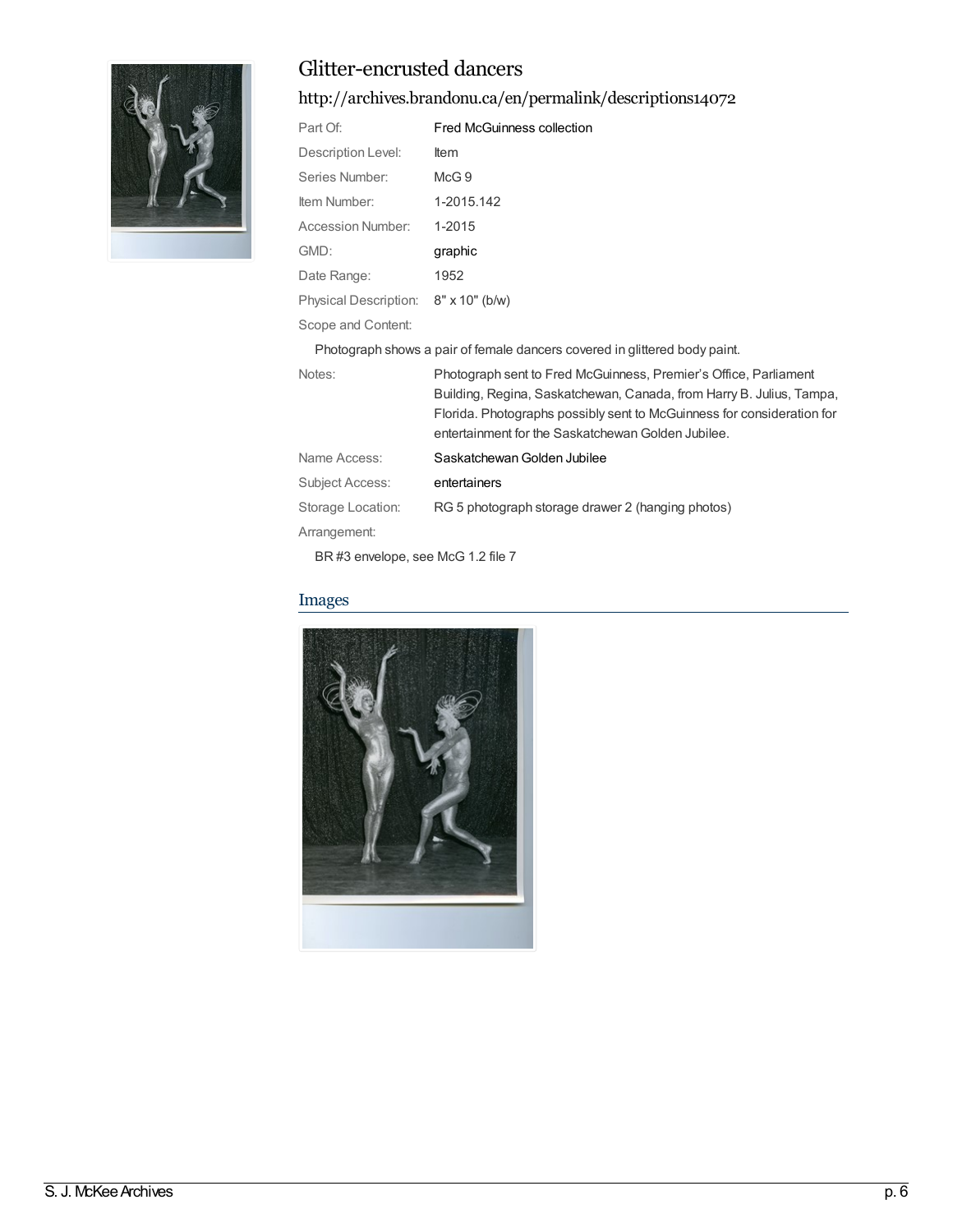

### Harlem in Havana - duo

<http://archives.brandonu.ca/en/permalink/descriptions14070>

| Part Of:              | <b>Fred McGuinness collection</b> |
|-----------------------|-----------------------------------|
| Description Level:    | ltem                              |
| Series Number:        | $McG$ 9                           |
| Item Number:          | 1-2015.140                        |
| Accession Number:     | 1-2015                            |
| GMD:                  | graphic                           |
| Date Range:           | 1952                              |
| Physical Description: | $10" \times 8"$ (b/w)             |
| History /             |                                   |
|                       |                                   |

Biographical:

According to the website www.harleminhavana.com, The Harlem in Havana revue was the largest touring attraction in Royal American Shows' North American traveling carnival exhibition from 1936 to 1967. Amateur and professional performers from Harlem's Cotton Club and Havana's Tropicana Nightclub performed comedy, dance, music, and theatre routines as part of the revue.

#### Scope and Content:

Photograph shows the Harlem in Havana band performing behind a pair of dancers.

| Notes:                 | Photograph sent to Fred McGuinness, Premier's Office, Parliament       |
|------------------------|------------------------------------------------------------------------|
|                        | Building, Regina, Saskatchewan, Canada, from Harry B. Julius, Tampa,   |
|                        | Florida. Photographs possibly sent to McGuinness for consideration for |
|                        | entertainment for the Saskatchewan Golden Jubilee.                     |
| Name Access:           | Saskatchewan Golden Jubilee                                            |
|                        | Harlem in Havana                                                       |
| <b>Subject Access:</b> | entertainers                                                           |
|                        | musical acts                                                           |
| Storage Location:      | RG 5 photograph storage drawer 2 (hanging photos)                      |
| Arrangement:           |                                                                        |
|                        |                                                                        |

BR #3 envelope, see McG 1.2 file 7

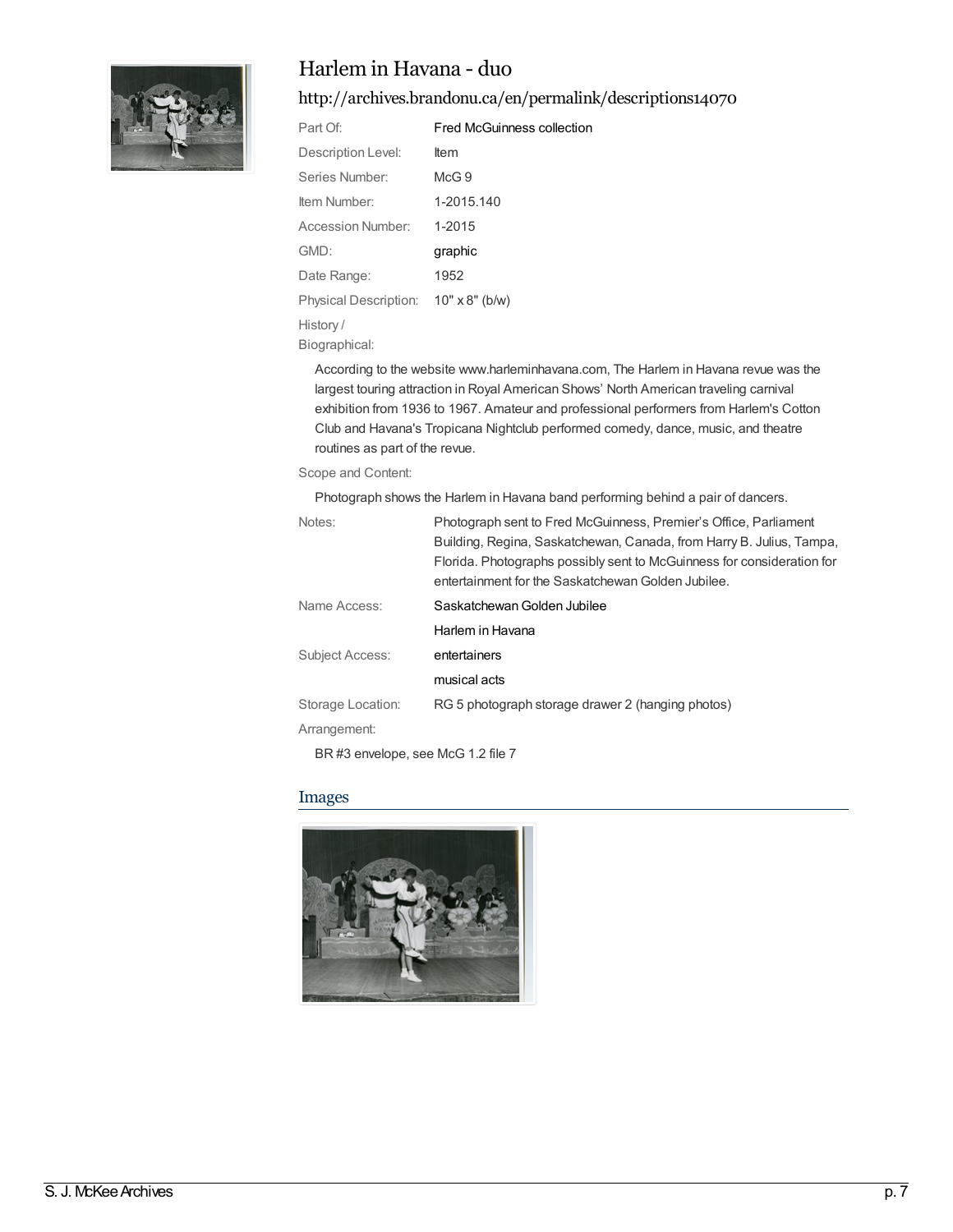

### Harlem in Havana - duo

<http://archives.brandonu.ca/en/permalink/descriptions14071>

| Part Of:              | <b>Fred McGuinness collection</b> |
|-----------------------|-----------------------------------|
| Description Level:    | ltem                              |
| Series Number:        | $McG$ 9                           |
| ltem Number:          | 1-2015.141                        |
| Accession Number:     | 1-2015                            |
| GMD:                  | graphic                           |
| Date Range:           | 1952                              |
| Physical Description: | $10" \times 8"$ (b/w)             |
| History /             |                                   |
|                       |                                   |

Biographical:

According to the website www.harleminhavana.com, The Harlem in Havana revue was the largest touring attraction in Royal American Shows' North American traveling carnival exhibition from 1936 to 1967. Amateur and professional performers from Harlem's Cotton Club and Havana's Tropicana Nightclub performed comedy, dance, music, and theatre routines as part of the revue.

#### Scope and Content:

Photograph shows the Harlem in Havana band performing behind a pair of dancers. A man leaps over his female dance partner who is partially seated in the splits.

| Notes:            | Photograph sent to Fred McGuinness, Premier's Office, Parliament       |
|-------------------|------------------------------------------------------------------------|
|                   | Building, Regina, Saskatchewan, Canada, from Harry B. Julius, Tampa,   |
|                   | Florida. Photographs possibly sent to McGuinness for consideration for |
|                   | entertainment for the Saskatchewan Golden Jubilee.                     |
| Name Access:      | Saskatchewan Golden Jubilee                                            |
|                   | Harlem in Havana                                                       |
| Subject Access:   | entertainers                                                           |
|                   | musical acts                                                           |
| Storage Location: | RG 5 photograph storage drawer 2 (hanging photos)                      |
| Arrangement:      |                                                                        |
|                   |                                                                        |

BR #3 envelope, see McG 1.2 file 7

#### Images



### Harlem in Havana - piano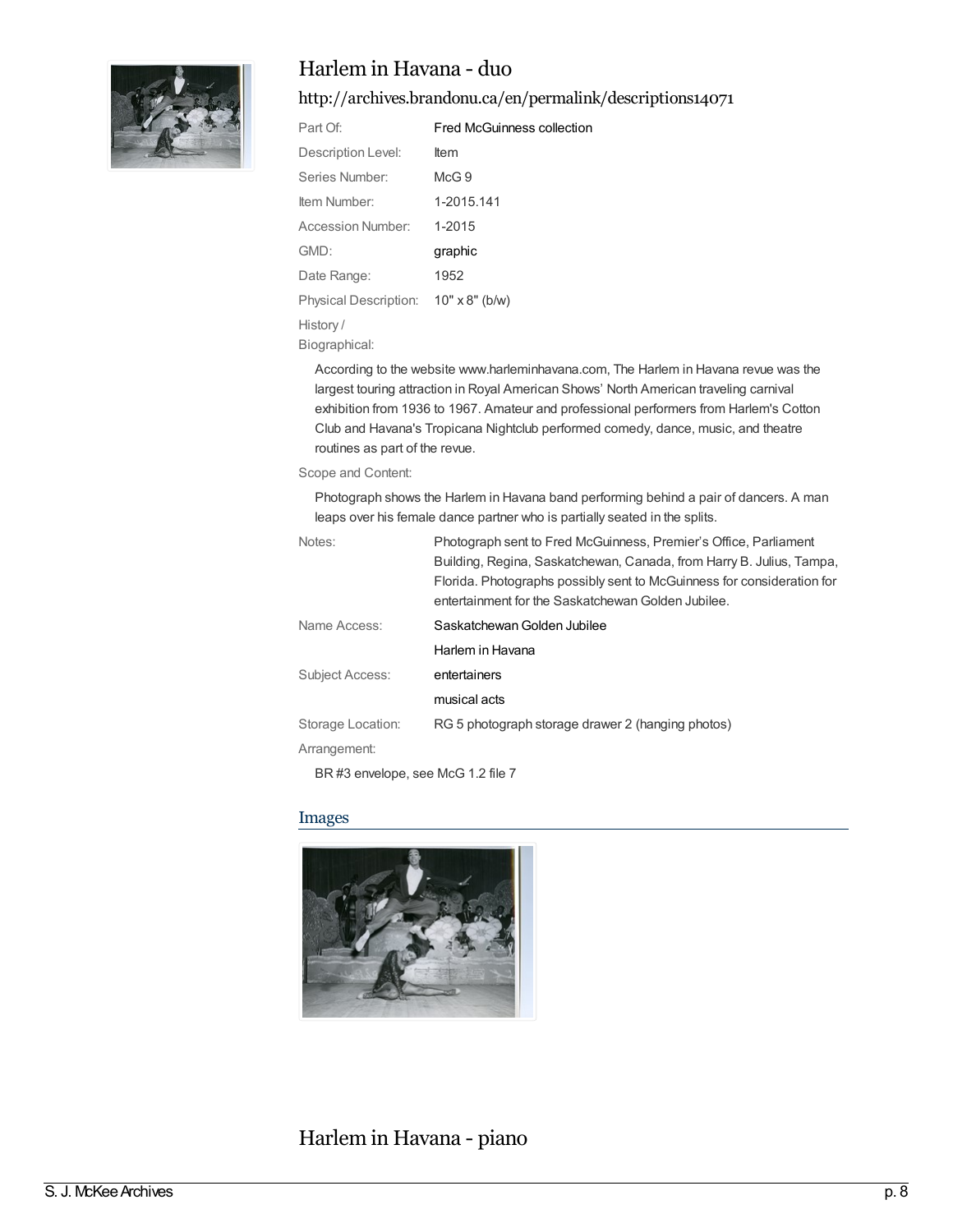#### <http://archives.brandonu.ca/en/permalink/descriptions14075>



| Part Of:                             | <b>Fred McGuinness collection</b> |
|--------------------------------------|-----------------------------------|
| Description Level:                   | <b>Item</b>                       |
| Series Number:                       | McG.9                             |
| ltem Number:                         | 1-2015.145                        |
| <b>Accession Number:</b>             | 1-2015                            |
| GMD:                                 | graphic                           |
| Date Range:                          | 1952                              |
| Physical Description: 10" x 8" (b/w) |                                   |
| History /                            |                                   |
|                                      |                                   |

Biographical:

According to the website www.harleminhavana.com, The Harlem in Havana revue was the largest touring attraction in Royal American Shows' North American traveling carnival exhibition from 1936 to 1967. Amateur and professional performers from Harlem's Cotton Club and Havana's Tropicana Nightclub performed comedy, dance, music, and theatre routines as part of the revue.

Scope and Content:

Photograph shows a musician at a keyboard while a female dancer sits atop the piano. The Harlem in Havana band is in the background.

| Notes:                         | Photograph sent to Fred McGuinness, Premier's Office, Parliament       |
|--------------------------------|------------------------------------------------------------------------|
|                                | Building, Regina, Saskatchewan, Canada, from Harry B. Julius, Tampa,   |
|                                | Florida. Photographs possibly sent to McGuinness for consideration for |
|                                | entertainment for the Saskatchewan Golden Jubilee.                     |
| Name Access:                   | Saskatchewan Golden Jubilee                                            |
|                                | Harlem in Havana                                                       |
| <b>Subject Access:</b>         | entertainers                                                           |
|                                | musical acts                                                           |
| Storage Location:              | RG 5 photograph storage drawer 2 (hanging photos)                      |
| Arrangement:                   |                                                                        |
| <b>PP 110 11 11 01 01 11 7</b> |                                                                        |

BR #3 envelope, see McG 1.2 file 7

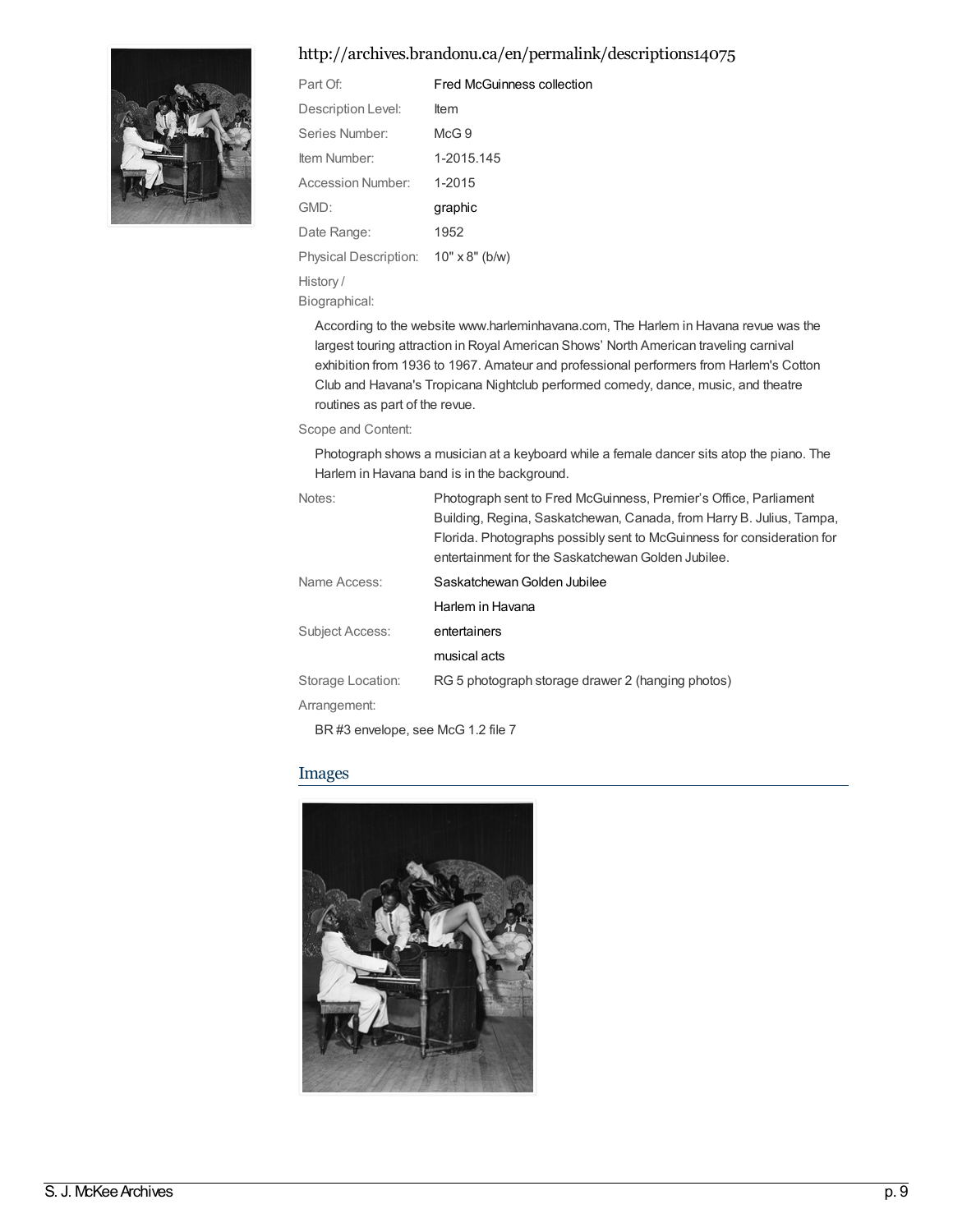

### Harlem in Havana - soloist

#### <http://archives.brandonu.ca/en/permalink/descriptions14074>

| Part Of:              | <b>Fred McGuinness collection</b> |
|-----------------------|-----------------------------------|
| Description Level:    | ltem                              |
| Series Number:        | McG.9                             |
| Item Number:          | 1-2015.144                        |
| Accession Number:     | 1-2015                            |
| GMD:                  | graphic                           |
| Date Range:           | 1952                              |
| Physical Description: | $8" \times 10"$ (b/w)             |
| History/              |                                   |

Biographical:

According to the website www.harleminhavana.com, The Harlem in Havana revue was the largest touring attraction in Royal American Shows' North American traveling carnival exhibition from 1936 to 1967. Amateur and professional performers from Harlem's Cotton Club and Havana's Tropicana Nightclub performed comedy, dance, music, and theatre routines as part of the revue.

#### Scope and Content:

Photograph shows the Harlem in Havana band backing up a male soloist wearing tattered clothes.

| Notes:            | Photograph sent to Fred McGuinness, Premier's Office, Parliament<br>Building, Regina, Saskatchewan, Canada, from Harry B. Julius, Tampa,<br>Florida. Photographs possibly sent to McGuinness for consideration for<br>entertainment for the Saskatchewan Golden Jubilee. |
|-------------------|--------------------------------------------------------------------------------------------------------------------------------------------------------------------------------------------------------------------------------------------------------------------------|
| Name Access:      | Saskatchewan Golden Jubilee                                                                                                                                                                                                                                              |
|                   | Harlem in Havana                                                                                                                                                                                                                                                         |
| Subject Access:   | entertainers                                                                                                                                                                                                                                                             |
|                   | musical acts                                                                                                                                                                                                                                                             |
| Storage Location: | RG 5 photograph storage drawer 2 (hanging photos)                                                                                                                                                                                                                        |
| Arrangement:      |                                                                                                                                                                                                                                                                          |

BR #3 envelope, see McG 1.2 file 7

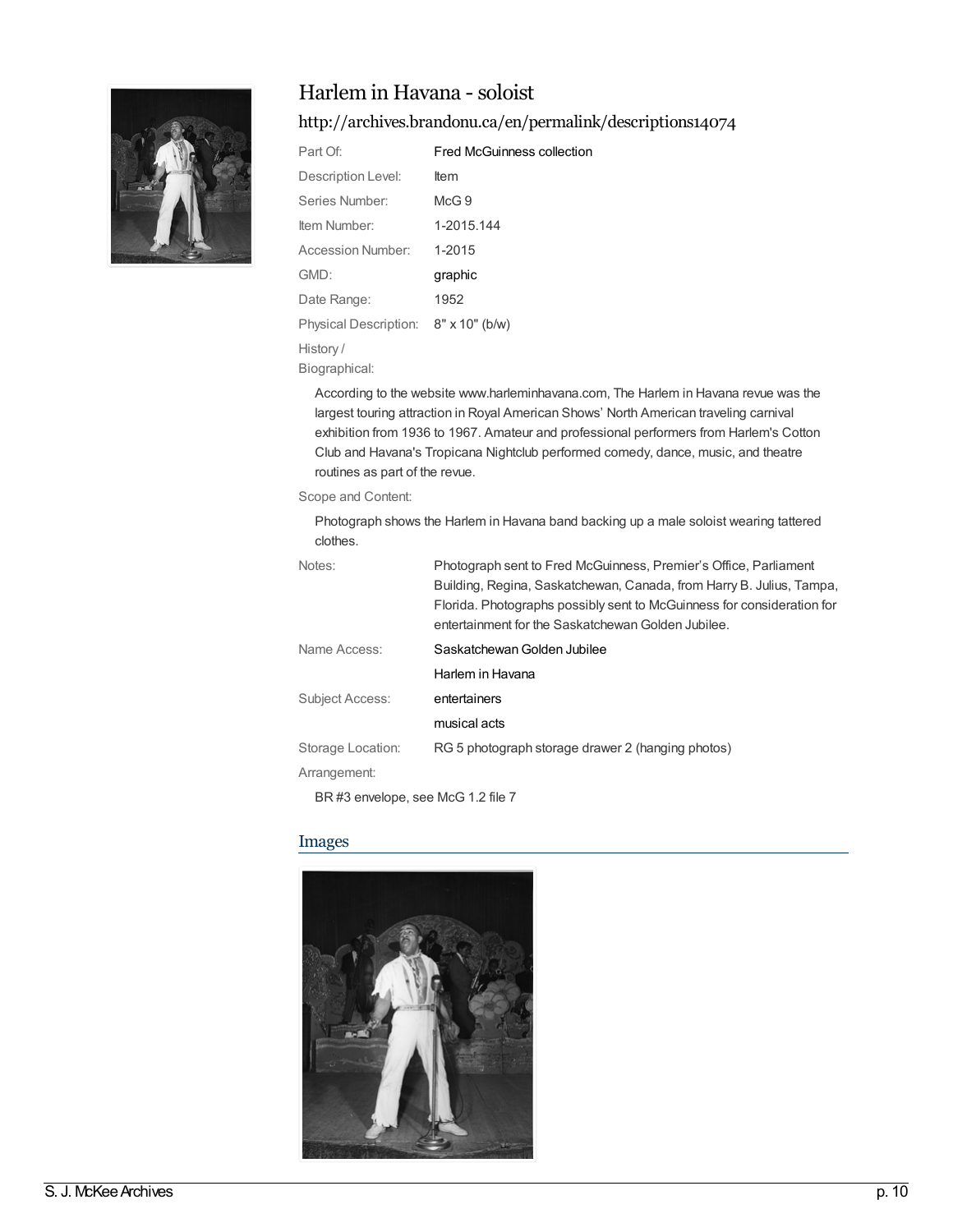

### Harlem in Havana - trio

#### <http://archives.brandonu.ca/en/permalink/descriptions14076>

| Part Of:              | <b>Fred McGuinness collection</b> |
|-----------------------|-----------------------------------|
| Description Level:    | <b>Item</b>                       |
| Series Number:        | $McG$ 9                           |
| Item Number:          | 1-2015.146                        |
| Accession Number:     | 1-2015                            |
| GMD:                  | graphic                           |
| Date Range:           | 1952                              |
| Physical Description: | $10" \times 8"$ (b/w)             |
| History/              |                                   |

Biographical:

According to the website www.harleminhavana.com, The Harlem in Havana revue was the largest touring attraction in Royal American Shows' North American traveling carnival exhibition from 1936 to 1967. Amateur and professional performers from Harlem's Cotton Club and Havana's Tropicana Nightclub performed comedy, dance, music, and theatre routines as part of the revue.

Scope and Content:

Photograph shows a trio of dancers at centre stage. The Harlem in Havana band is in the background.

| Notes:            | Photograph sent to Fred McGuinness, Premier's Office, Parliament<br>Building, Regina, Saskatchewan, Canada, from Harry B. Julius, Tampa,<br>Florida. Photographs possibly sent to McGuinness for consideration for<br>entertainment for the Saskatchewan Golden Jubilee. |
|-------------------|--------------------------------------------------------------------------------------------------------------------------------------------------------------------------------------------------------------------------------------------------------------------------|
| Name Access:      | Saskatchewan Golden Jubilee                                                                                                                                                                                                                                              |
| Subject Access:   | entertainers                                                                                                                                                                                                                                                             |
|                   | musical acts                                                                                                                                                                                                                                                             |
| Storage Location: | RG 5 photograph storage drawer 2 (hanging photos)                                                                                                                                                                                                                        |
| Arrangement:      |                                                                                                                                                                                                                                                                          |

BR #3 envelope, see McG 1.2 file 7

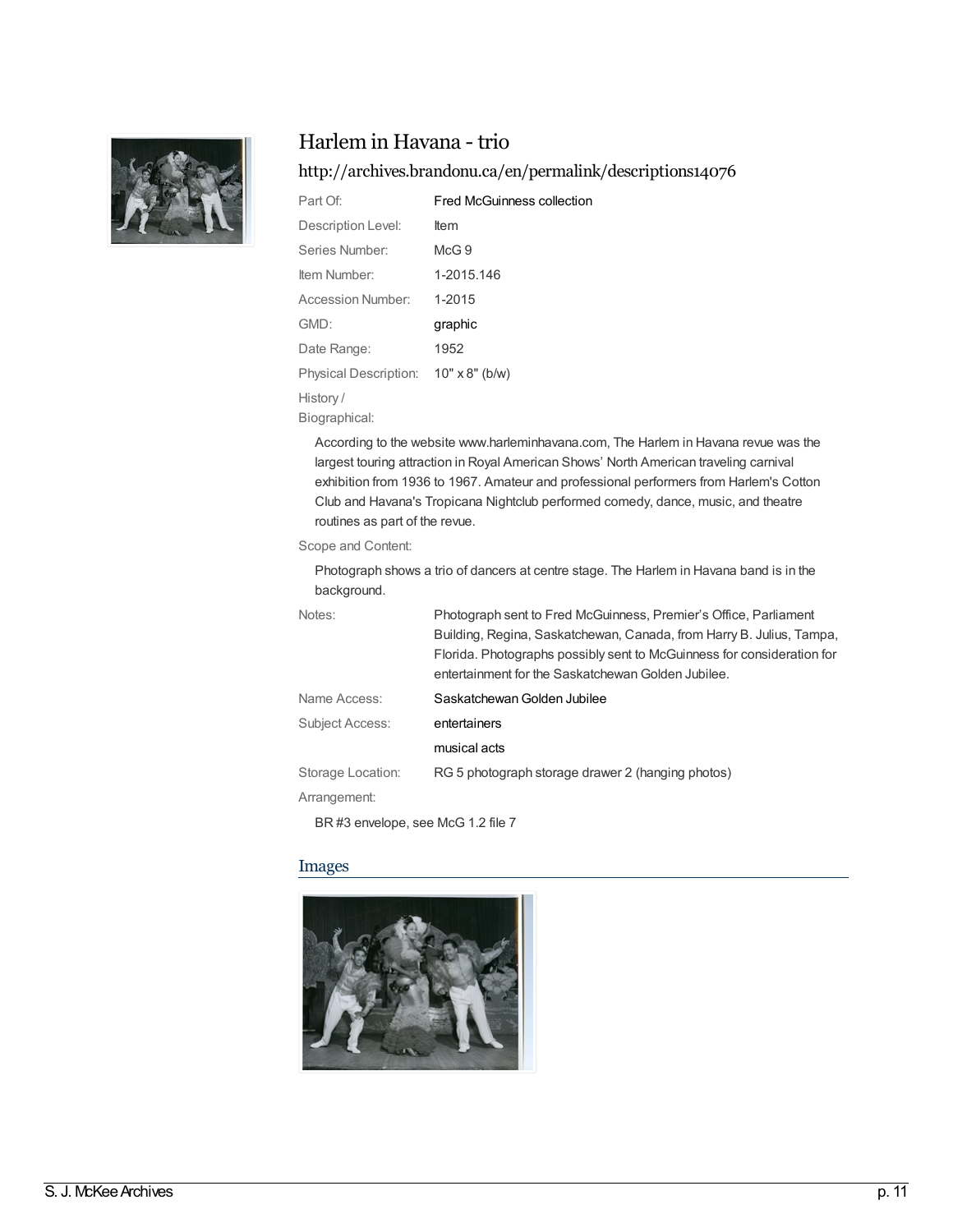

### Harlem in Havana - troop

<http://archives.brandonu.ca/en/permalink/descriptions14069>

| Part Of:                 | <b>Fred McGuinness collection</b> |
|--------------------------|-----------------------------------|
| Description Level:       | ltem                              |
| Series Number:           | McG.9                             |
| ltem Number:             | 1-2015.139                        |
| <b>Accession Number:</b> | 1-2015                            |
| GMD:                     | graphic                           |
| Date Range:              | 1952                              |
| Physical Description:    | $10" \times 8"$ (b/w)             |
| History /                |                                   |
|                          |                                   |

Biographical:

According to the website www.harleminhavana.com, The Harlem in Havana revue was the largest touring attraction in Royal American Shows' North American traveling carnival exhibition from 1936 to 1967. Amateur and professional performers from Harlem's Cotton Club and Havana's Tropicana Nightclub performed comedy, dance, music, and theatre routines as part of the revue.

#### Scope and Content:

Photograph shows a band and dance troop. Centre stage are a couple dressed in white.

| Notes:                 | Photograph sent to Fred McGuinness, Premier's Office, Parliament       |
|------------------------|------------------------------------------------------------------------|
|                        | Building, Regina, Saskatchewan, Canada, from Harry B. Julius, Tampa,   |
|                        | Florida. Photographs possibly sent to McGuinness for consideration for |
|                        | entertainment for the Saskatchewan Golden Jubilee.                     |
| Name Access:           | Saskatchewan Golden Jubilee                                            |
|                        | Harlem in Havana                                                       |
| <b>Subject Access:</b> | entertainers                                                           |
|                        | musical acts                                                           |
| Storage Location:      | RG 5 photograph storage drawer 2 (hanging photos)                      |
| Arrangement:           |                                                                        |
|                        |                                                                        |

BR #3 envelope, see McG 1.2 file 7

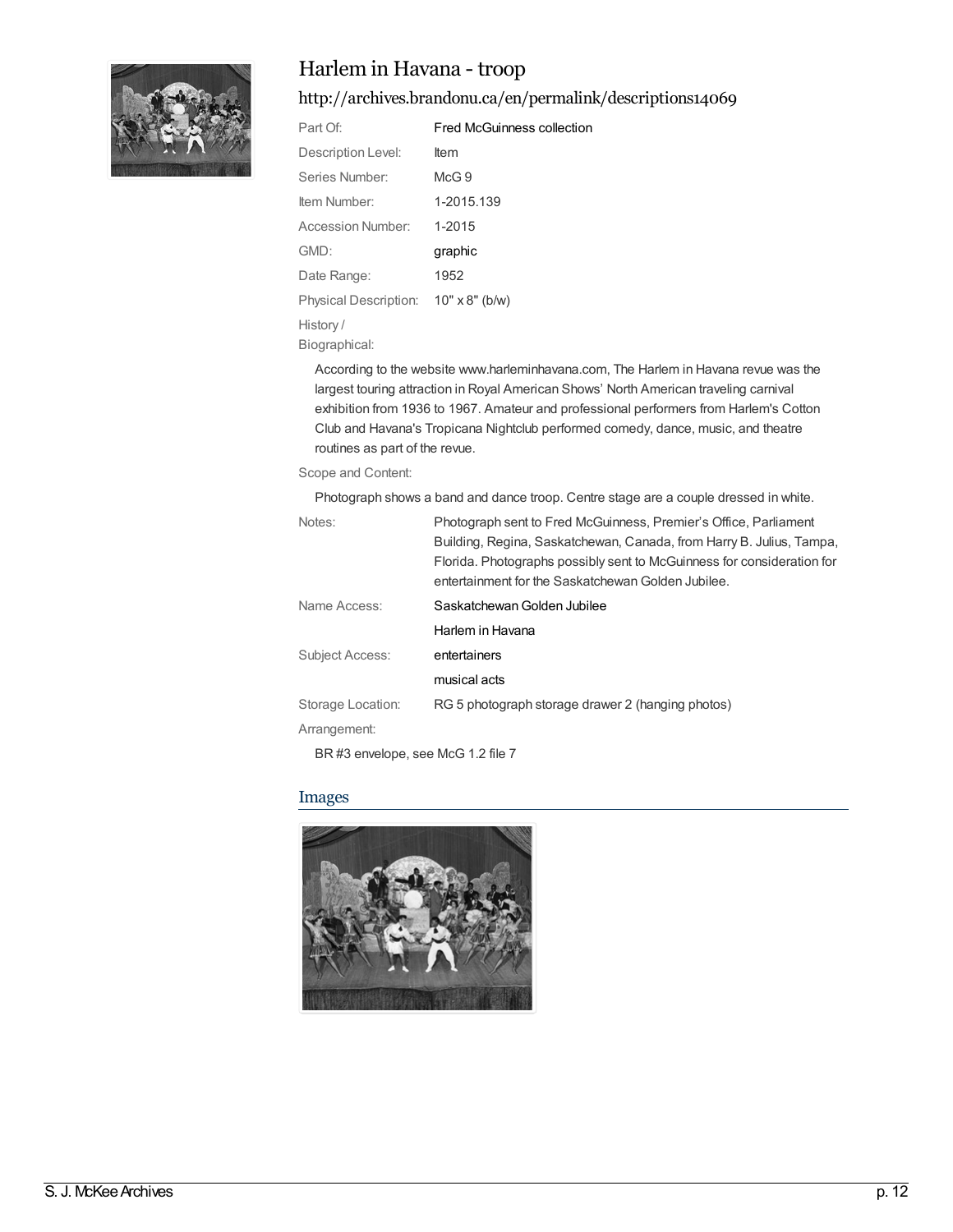

### Harlem in Havana - troop

<http://archives.brandonu.ca/en/permalink/descriptions14073>

| Part Of:              | Fred McGuinness collection |
|-----------------------|----------------------------|
| Description Level:    | <b>Item</b>                |
| Series Number:        | McG.9                      |
| ltem Number:          | 1-2015.143                 |
| Accession Number:     | 1-2015                     |
| GMD:                  | graphic                    |
| Date Range:           | 1952                       |
| Physical Description: | $10" \times 8"$ (b/w)      |

#### Custodial History:

According to the website www.harleminhavana.com, The Harlem in Havana revue was the largest touring attraction in Royal American Shows' North American traveling carnival exhibition from 1936 to 1967. Amateur and professional performers from Harlem's Cotton Club and Havana's Tropicana Nightclub performed comedy, dance, music, and theatre routines as part of the revue.

#### Scope and Content:

Photograph shows the Harlem in Havana band and dance troop. A pair of drummers are featured at centre stage.

| Notes:                 | Photograph sent to Fred McGuinness, Premier's Office, Parliament       |
|------------------------|------------------------------------------------------------------------|
|                        | Building, Regina, Saskatchewan, Canada, from Harry B. Julius, Tampa,   |
|                        | Florida. Photographs possibly sent to McGuinness for consideration for |
|                        | entertainment for the Saskatchewan Golden Jubilee.                     |
| Name Access:           | Saskatchewan Golden Jubilee                                            |
|                        | Harlem in Havana                                                       |
| <b>Subject Access:</b> | entertainers                                                           |
|                        | musical acts                                                           |
| Storage Location:      | RG 5 photograph storage drawer 2 (hanging photos)                      |
| Arrangement:           |                                                                        |
|                        |                                                                        |

BR #3 envelope, see McG 1.2 file 7

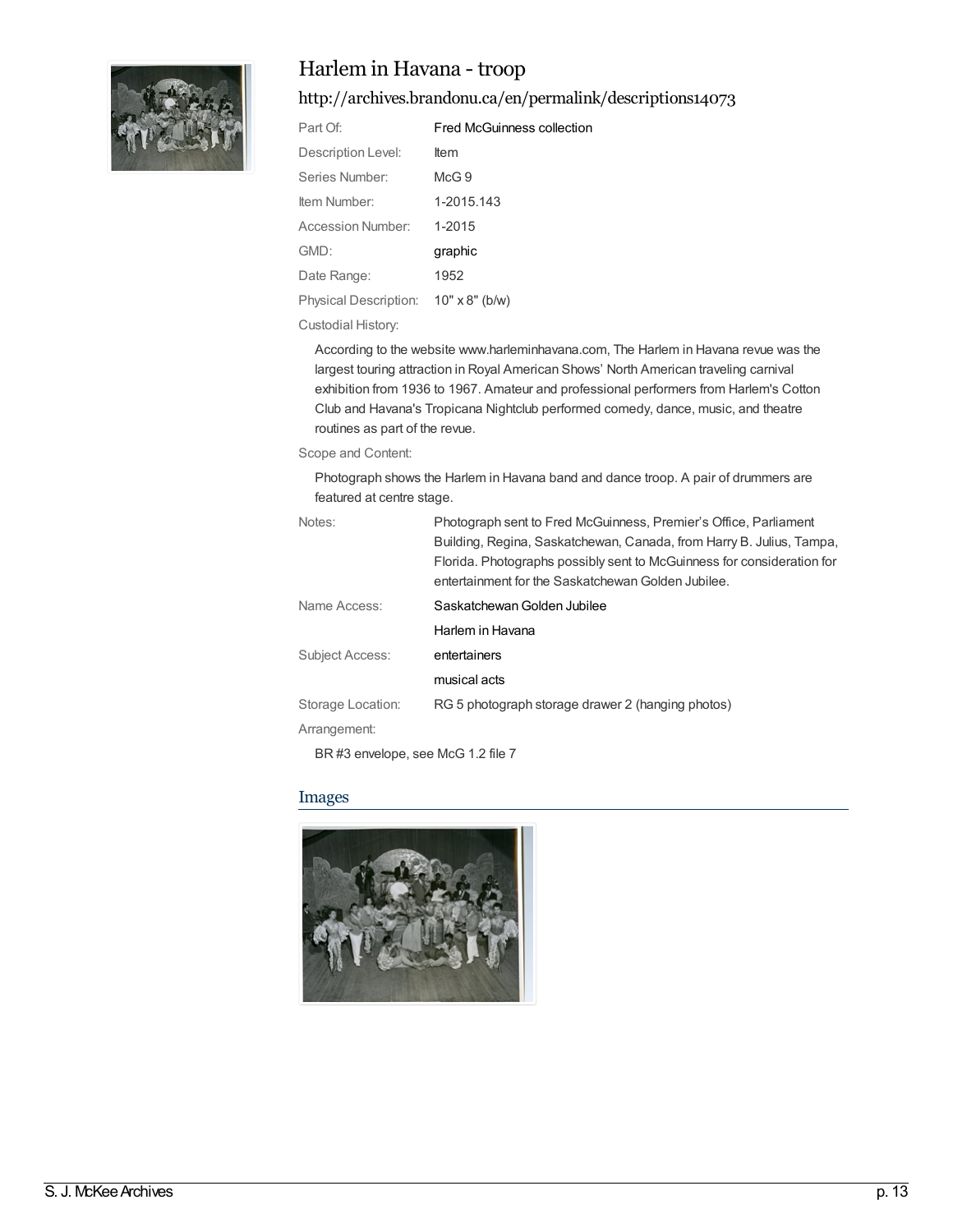

## LAFALOT

### <http://archives.brandonu.ca/en/permalink/descriptions9122>

| Part Of:              | RG 11 Lawrence Stuckey fonds |
|-----------------------|------------------------------|
| Description Level:    | <b>Item</b>                  |
| Series Number:        | 3.1                          |
| Item Number:          | 1-2002.3.1AF11               |
| Accession Number:     | $1 - 2002$                   |
| GMD:                  | graphic                      |
| Date Range:           | <b>July 1908</b>             |
| Physical Description: | $31/2" \times 5"$            |
| Material Details:     | Negative                     |
| Custodial History:    |                              |

For custodial history see the collection level description of the Lawrence Stuckey collection.

Scope and Content:

LAFALOT - a traveling show group

| Name Access:       | LAFALOT                                                               |
|--------------------|-----------------------------------------------------------------------|
| Subject Access:    | entertainers                                                          |
|                    | travelling entertainers                                               |
|                    | performing artists                                                    |
|                    | Brandon lodges, associations & musical groups                         |
| Repro Restriction: | The McKee Archives is the copyright holder for the Stuckey materials. |
| Storage Location:  | Lawrence Stuckey collection                                           |

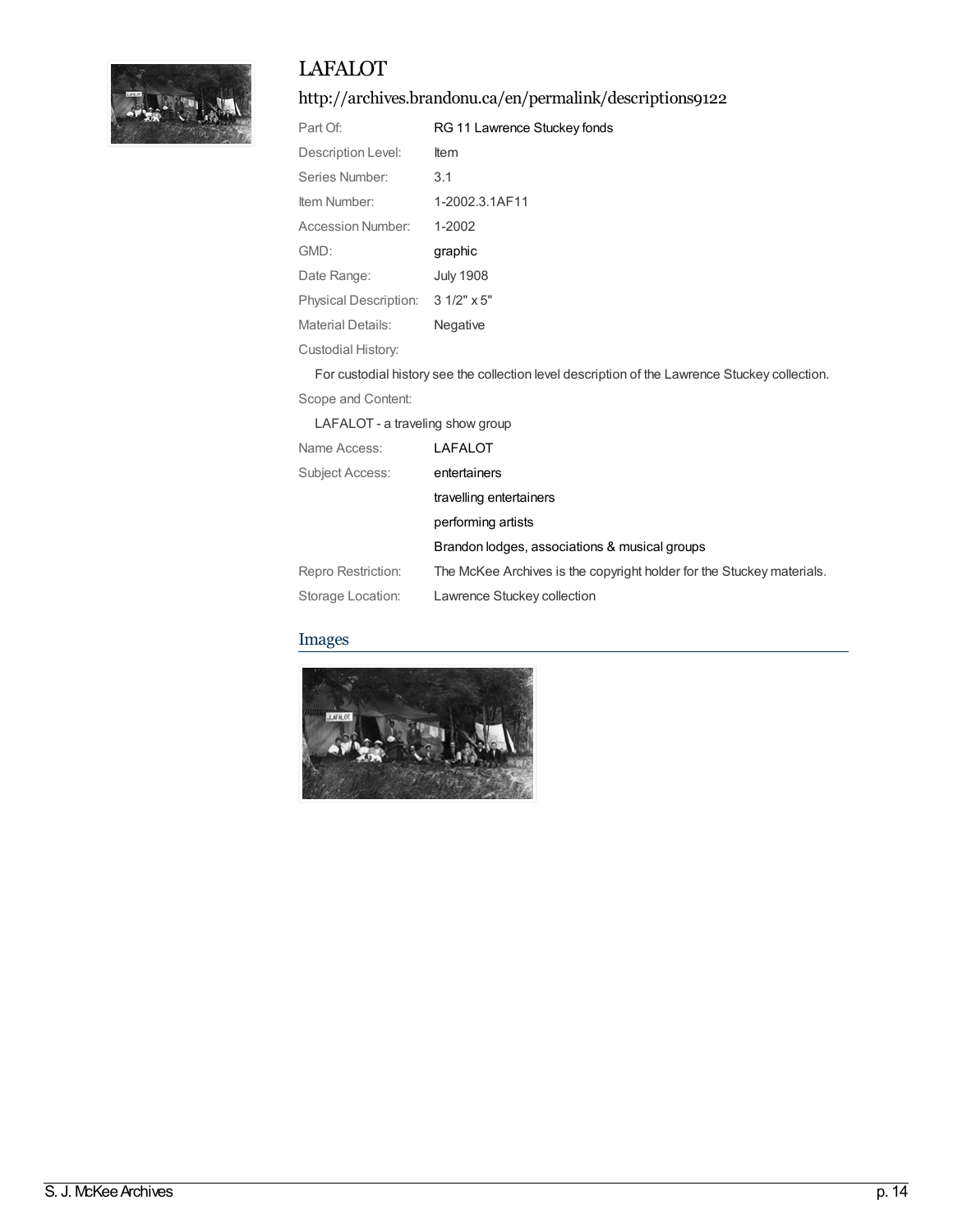

### Provincial Summer Fair

### <http://archives.brandonu.ca/en/permalink/descriptions13134>

| Part Of:                                | CKX fonds    |
|-----------------------------------------|--------------|
| Creator:                                | CKX          |
| Description Level:                      | ltem         |
| Series Number:                          | S            |
| Item Number:                            | 11-2010.S94k |
| Accession Number:                       | 11-2010      |
| GMD:                                    | graphic      |
| Date Range:                             | 1962         |
| Physical Description: 2.5" x 2.5" (b/w) |              |
| Material Details:                       | Negative     |
| Custodial History:                      |              |

See fonds level of the CKX records for custodial history.

Scope and Content:

Image of a ferris wheel.

| Name Access:      | CKX                         |
|-------------------|-----------------------------|
|                   | Provincial Summer Fair      |
| Subject Access:   | persons                     |
|                   | fairs                       |
|                   | on location                 |
|                   | fair rides                  |
|                   | entertainment               |
| Storage Location: | CKX fonds - 2010 accessions |

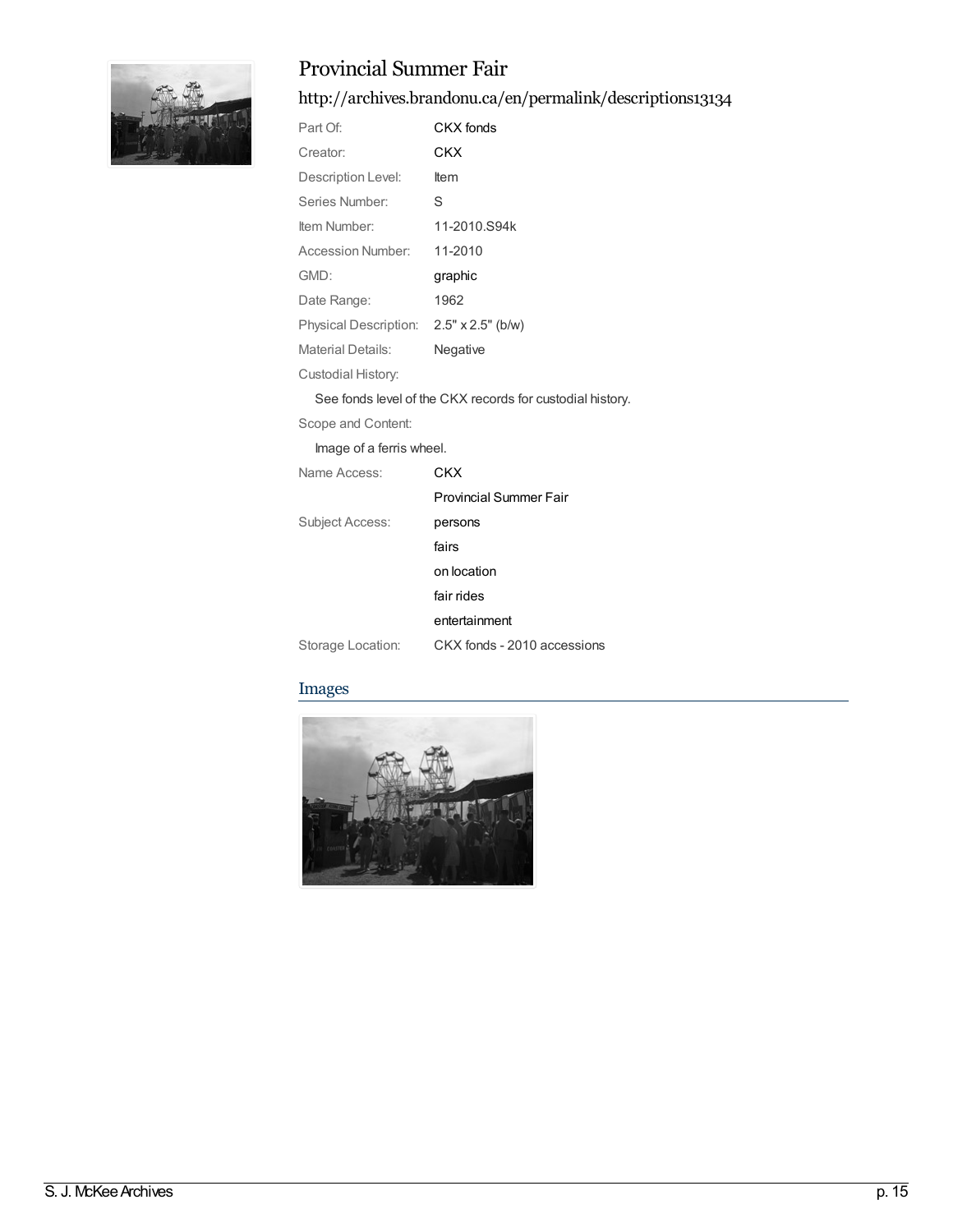

### Provincial Summer Fair

<http://archives.brandonu.ca/en/permalink/descriptions13135>

| Part Of:              | CKX fonds                |
|-----------------------|--------------------------|
| Creator:              | CKX                      |
| Description Level:    | ltem                     |
| Series Number:        | S                        |
| Item Number:          | 11-2010.S94i             |
| Accession Number:     | 11-2010                  |
| GMD:                  | graphic                  |
| Date Range:           | 1962                     |
| Physical Description: | $2.5" \times 2.5"$ (b/w) |
| Material Details:     | Negative                 |
| Custodial History:    |                          |

See fonds level of the CKX records for custodial history.

Scope and Content:

Image of the fair grounds.

| Name Access:      | CKX                         |
|-------------------|-----------------------------|
|                   | Provincial Summer Fair      |
| Subject Access:   | persons                     |
|                   | fairs                       |
|                   | on location                 |
|                   | fair rides                  |
|                   | entertainment               |
| Storage Location: | CKX fonds - 2010 accessions |

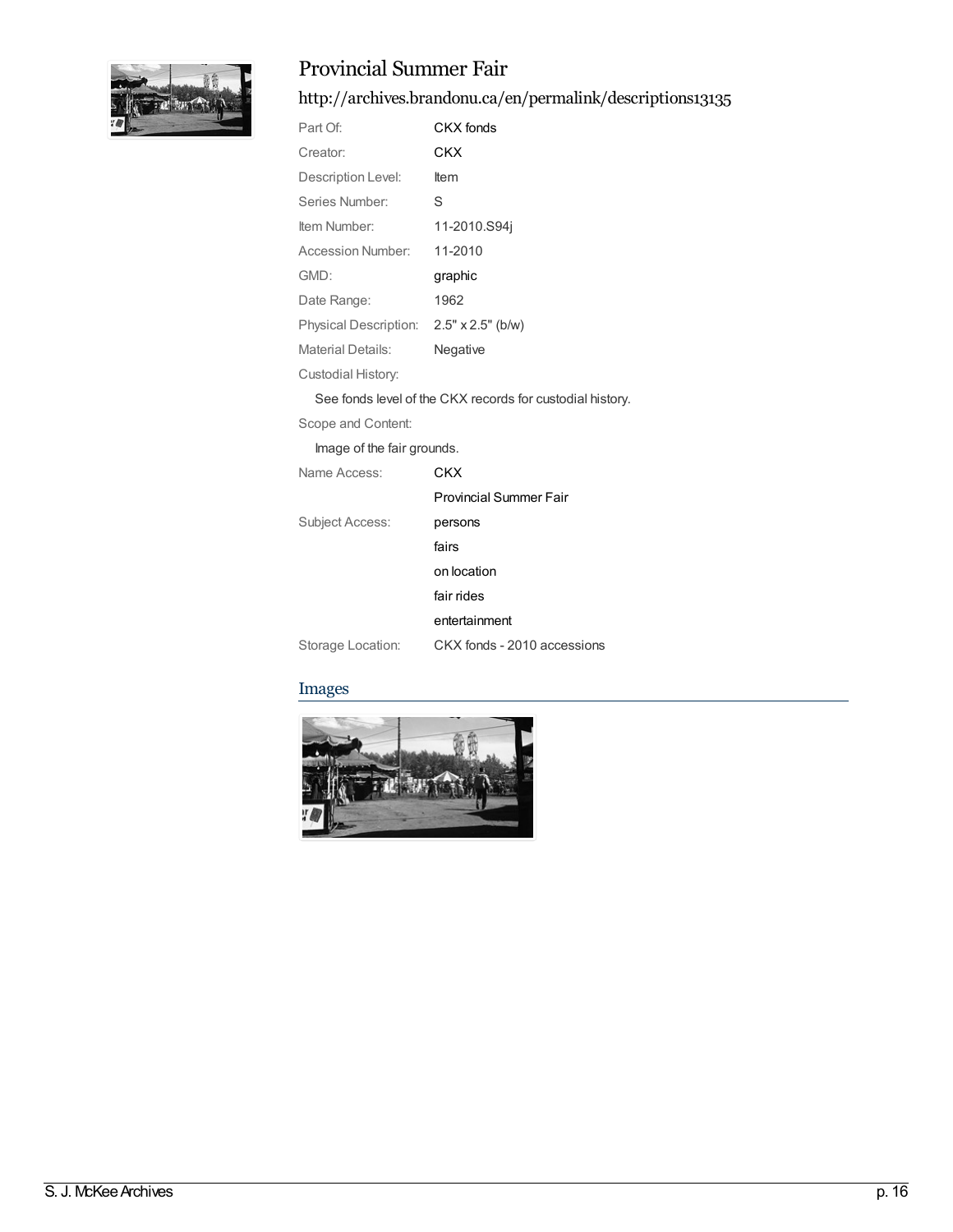

# Recreation Bowling Alleys

### <http://archives.brandonu.ca/en/permalink/descriptions13363>

| Part Of:                            | CKX fonds                                                 |
|-------------------------------------|-----------------------------------------------------------|
| Creator:                            | <b>CKX</b>                                                |
| Description Level:                  | Item                                                      |
| Series Number:                      | R                                                         |
| Item Number:                        | 11-2010.R92c                                              |
| <b>Accession Number:</b>            | 11-2010                                                   |
| GMD:                                | graphic                                                   |
| Date Range:                         | 196?                                                      |
| Physical Description: 5" x 4" (b/w) |                                                           |
| Material Details:                   | Negative                                                  |
| Custodial History:                  |                                                           |
|                                     | See fonds level of the CKX records for custodial history. |
| Scope and Content:                  |                                                           |
| Image of people at a bowling alley. |                                                           |
| Name Access:                        | CKX                                                       |
|                                     | De esse tiese Decolise Alleco                             |

|                   | <b>Recreation Bowling Alleys</b> |
|-------------------|----------------------------------|
| Subject Access:   | persons                          |
|                   | bowling alleys                   |
|                   | entertainment                    |
|                   | bowling                          |
| Storage Location: | CKX fonds - 2010 accessions      |

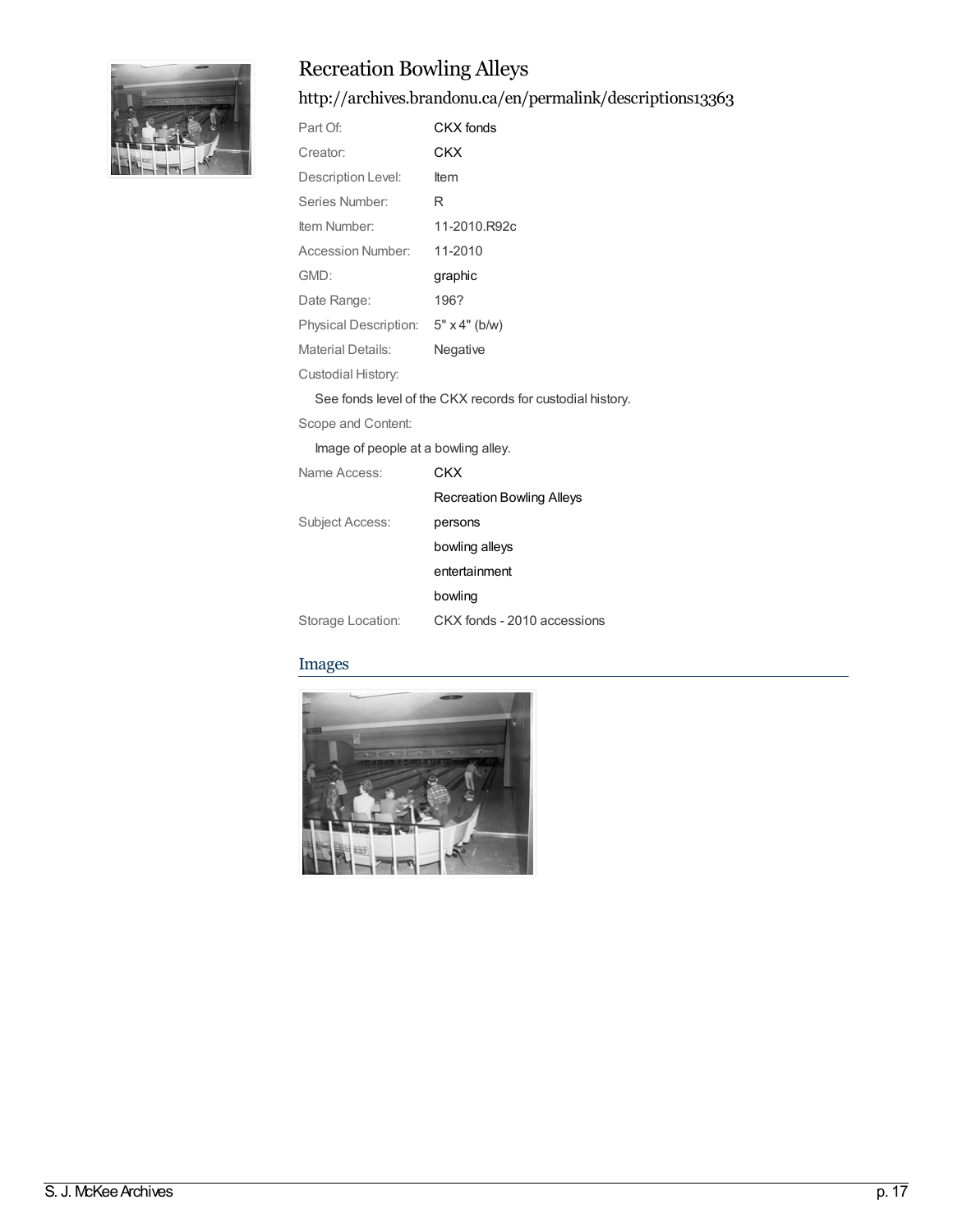

# Recreation Bowling Alleys

### <http://archives.brandonu.ca/en/permalink/descriptions13364>

| Part Of:                            | <b>CKX</b> fonds                                          |
|-------------------------------------|-----------------------------------------------------------|
| Creator:                            | CKX                                                       |
| Description Level:                  | Item                                                      |
| Series Number:                      | R                                                         |
| Item Number:                        | 11-2010.R92b                                              |
| <b>Accession Number:</b>            | 11-2010                                                   |
| GMD:                                | graphic                                                   |
| Date Range:                         | 196?                                                      |
| Physical Description: 5" x 4" (b/w) |                                                           |
| Material Details:                   | Negative                                                  |
| Custodial History:                  |                                                           |
|                                     | See fonds level of the CKX records for custodial history. |
| Scope and Content:                  |                                                           |
| Image of people at a bowling alley. |                                                           |

Name Access: [CKX](http://archives.brandonu.ca/en/list?q=name%3a%22CKX%22&p=1&ps=&sort=title_sort+asc) [Recreation](http://archives.brandonu.ca/en/list?q=name%3a%22Recreation+Bowling+Alleys%22&p=1&ps=&sort=title_sort+asc) Bowling Alleys Subject Access: [persons](http://archives.brandonu.ca/en/list?q=topic%3a%22persons%22&p=1&ps=&sort=title_sort+asc) [bowling](http://archives.brandonu.ca/en/list?q=topic%3a%22bowling+alleys%22&p=1&ps=&sort=title_sort+asc) alleys [entertainment](http://archives.brandonu.ca/en/list?q=topic%3a%22entertainment%22&p=1&ps=&sort=title_sort+asc) [bowling](http://archives.brandonu.ca/en/list?q=topic%3a%22bowling%22&p=1&ps=&sort=title_sort+asc) [children](http://archives.brandonu.ca/en/list?q=topic%3a%22children%22&p=1&ps=&sort=title_sort+asc) Storage Location: CKX fonds - 2010 accessions

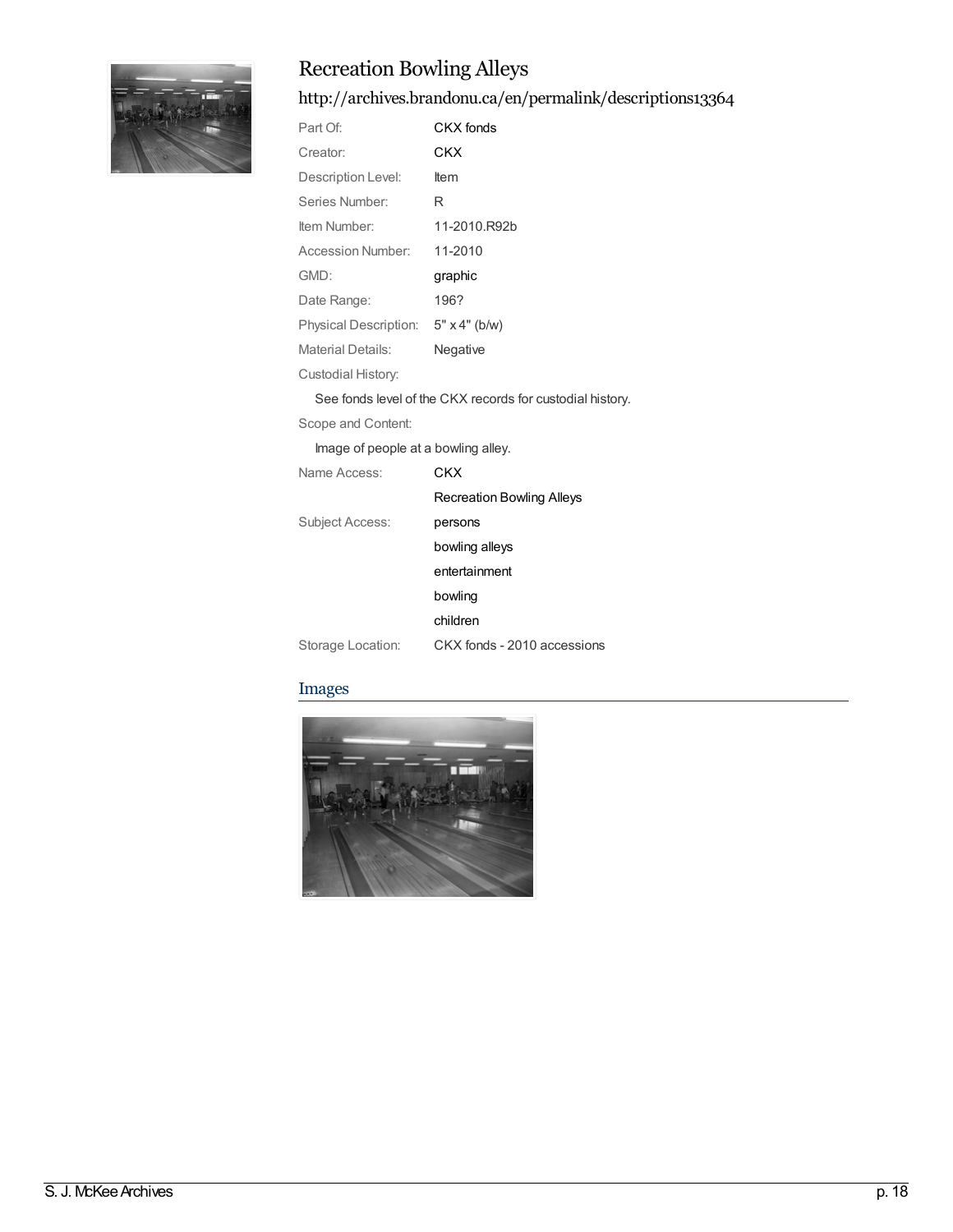

# Recreation Bowling Alleys

### <http://archives.brandonu.ca/en/permalink/descriptions13365>

| Part Of:                            | CKX fonds                                                 |
|-------------------------------------|-----------------------------------------------------------|
| Creator:                            | CKX                                                       |
| Description Level:                  | Item                                                      |
| Series Number:                      | R                                                         |
| Item Number:                        | 11-2010.R92a                                              |
| <b>Accession Number:</b>            | 11-2010                                                   |
| GMD:                                | graphic                                                   |
| Date Range:                         | 196?                                                      |
| Physical Description: 5" x 4" (b/w) |                                                           |
| <b>Material Details:</b>            | Negative                                                  |
| Custodial History:                  |                                                           |
|                                     | See fonds level of the CKX records for custodial history. |
| Scope and Content:                  |                                                           |
| Image of a bowling alley.           |                                                           |
| Name Access:                        | CKX                                                       |
|                                     | <b>Recreation Bowling Alleys</b>                          |
| <b>Subject Access:</b>              | bowling alleys                                            |
|                                     | entertainment                                             |

[bowling](http://archives.brandonu.ca/en/list?q=topic%3a%22bowling%22&p=1&ps=&sort=title_sort+asc)

Storage Location: CKX fonds - 2010 accessions